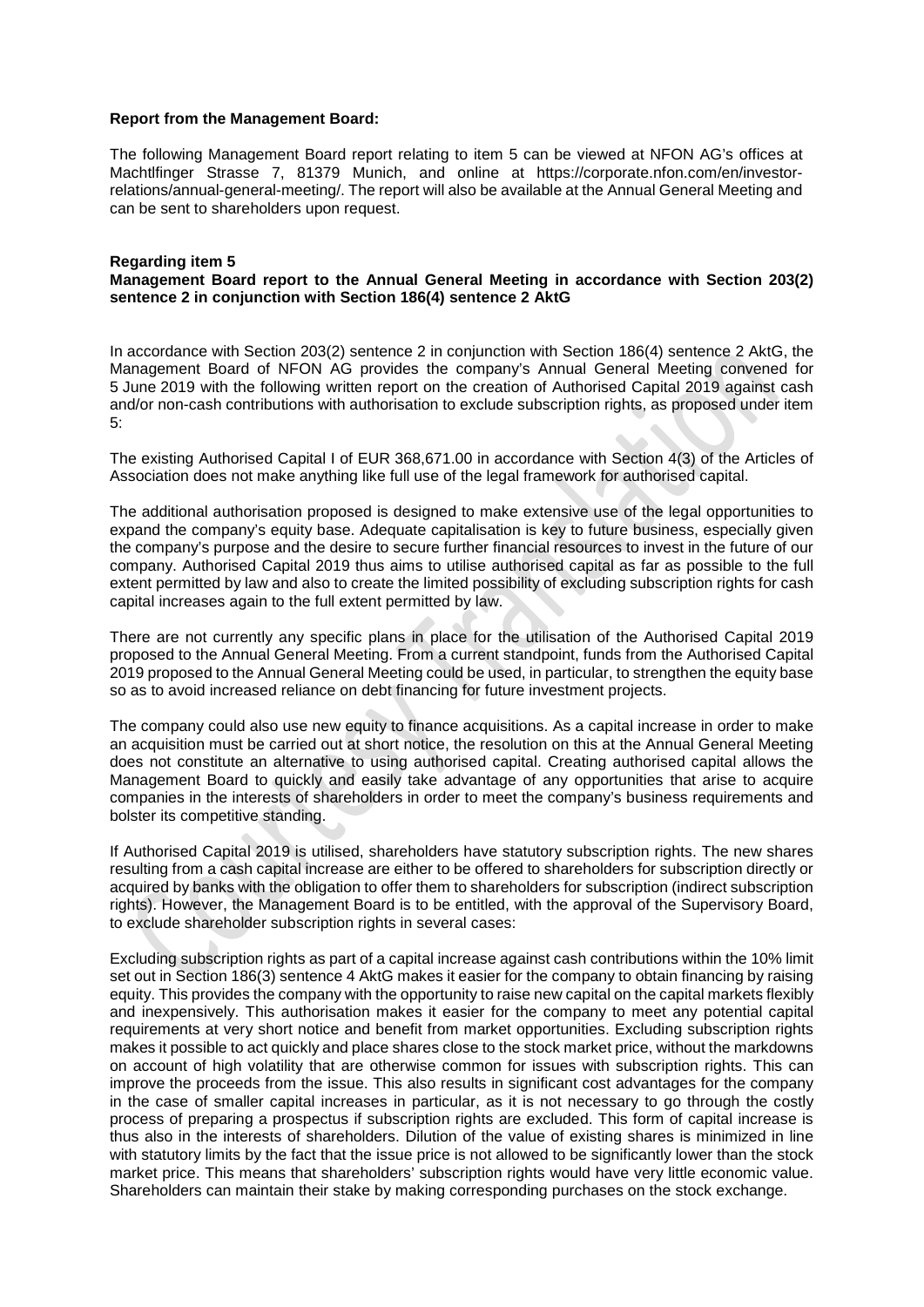The total cash capital increase, using this authorisation to exclude subscription rights in accordance with Section 186(3) sentence 4 AktG, must not exceed 10% of the share capital, either in relation to the amount on 5 June 2019 or at the time this authorisation becomes effective or at the time it is exercised.

In the case of non-cash capital increases, subscription rights may be excluded in full with the approval of the Supervisory Board. This exclusion of subscription rights allows the Management Board in appropriate cases, with the approval of the Supervisory Board, to acquire companies or investments in companies or to combine with other companies in return for transferring NFON AG shares. This should make it possible for the company to respond quickly and flexibly on national and international markets to favourable offers or other opportunities that arise to acquire companies or investments in companies or to combine with companies that operate in related business areas, in order to improve its own competitiveness in the interests of shareholders. During negotiations, it may become necessary to offer shares, as opposed to money, as consideration in order to meet sellers' expectations or maintain its own liquidity. The proposed option to exclude subscription rights takes this into account. The dilution resulting from excluding subscription rights is offset by the fact that the business expansion through increased equity is financed by third parties and that existing shareholders – albeit with a lower equity and voting share than previously – share in company growth which, if subscription rights were granted, they would have to finance using own funds. However, all shareholders can maintain or increase their stake by purchasing additional shares through the stock exchange listing.

It should also be possible, with the approval of the Supervisory Board, to exclude subscription rights to the extent necessary to grant bearers or creditors of convertible bonds, warrant bonds, participation rights, participating bonds or combinations of these instruments issued by the company or subordinate Group companies a right of subscription to new shares to the extent it would be granted after exercising the option right or right of conversion or after meeting conversion obligations. To make it easier to place bonds on the capital market, the terms of issue generally provide for protection against dilution. Dilution protection allows holders of warrants or creditors of convertible bonds to receive a subscription right to new shares in the event that shares are issued for which the shareholders have subscription rights. They are therefore treated as if they had already exercised their option right or right of conversion or had already met their conversion obligation. As it is not necessary, in this case, to ensure dilution protection by reducing the option or conversion price, a higher issuing price can be set for the new shares to be issued upon conversion or exercise of the option. However, this is possible only if shareholders' subscription rights to the new shares are excluded to this extent. Granting corresponding dilution protection makes it easier to place bonds with conversion and/or option rights or conversion obligations, and so excluding subscription rights is in the interests of shareholders as it facilitates an optimal financial structure at their company.

Subscription rights for fractional shares are also to be excluded. This is intended to make it easier to handle an issue with a shareholder subscription right. Fractional shares may result from the issue volume in question and from the fact that it is necessary to achieve a technically feasible subscription rights ratio. The value of these fractional shares for the individual shareholder is generally low. The possible dilution effect is also negligible due to the limitation to fractional shares. Nonetheless, the effort involved for the company in issuing shares without excluding subscription rights is considerably higher, which incurs additional costs. The new fractional shares excluded from shareholder subscription rights are realised either by selling them on the stock exchange or in another way that most benefits the company. Excluding subscription rights therefore improves feasibility and cost efficiency and makes it easier to execute an issue, and is thus in the interests of shareholders.

In addition, subscription rights to issue up to a maximum of 500,000 bearer shares to employees at the company and/or at affiliated companies within the meaning of Section 15 AktG are to be excluded. This authorisation also allows the Management Board to offer NFON Group employees shares from authorised capital without first having to acquire shares on the market. Issuing employee shares aims to give employees a share in the company's success and strengthen their ties to the company. The authorisation to issue employee shares with a total volume of 500,000 bearer shares is within reasonable limits in relation to the company's share capital and to the overall scope of the authorisation.

The proportion of share capital represented by shares issued on the basis of this proposed authorisation in accordance with item 5, excluding subscription rights, must not exceed 20% of the share capital, either in relation to the amount on 5 June 2019 or at the time this authorisation becomes effective or at the time it is exercised.